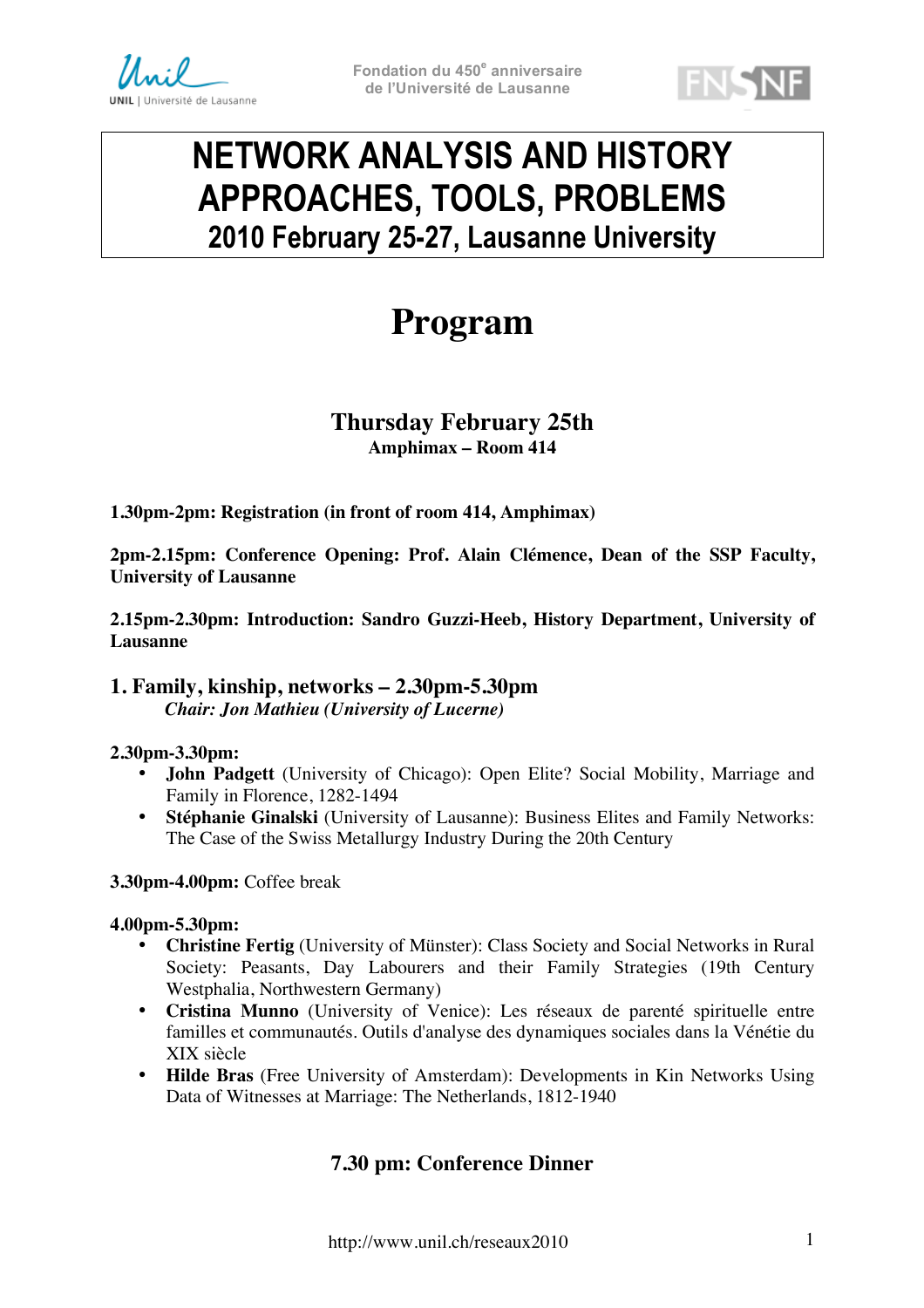



# **Friday February 26th Amphimax – Room 414**

# **2. Methods – 9am-12pm** *Chair: Laura Bernardi (University of Lausanne)*

#### **9am-10.30am:**

- **Martin Everett** (School of Social Sciences, University of Manchester): Two Mode Techniques for Social Network Analysis
- **Klaus Hamberger** (CNRS, EHESS, Paris): Analyzing Extended Kinship Networks with Puck
- **Lothar Krempel** (Max-Planck-Institut für Gesellschaftsforschung, Köln): Networks Visualization

#### **10.30am-11am:** Coffee break

#### **11am-12pm:**

- **Claire Lemercier** (CNRS, IHMC-ENS, Paris): Networks in Time and Space
- **Vladimir Batagelj** and **Andrej Mrvar** (University of Ljubljana): Analysis of Large Two Mode Networks

**12pm-2pm:** Lunch break

# **3. Networks, mobilization, social movements – 2pm-4.30pm** *Chair: Arnaud Bringé (Institut National d'Etudes Démographiques, Paris)*

## **2pm-3pm:**

- **Mario Diani** (University of Trento): Network Analysis and Social Movements
- **Sandro Guzzi-Heeb** (University of Lausanne), **Pascal Cristofoli** (EHESS, Paris) and **Arnaud Bringé** (INED, Paris): Parenté, réseaux sociaux et organisation politique dans une vallée alpine

**3pm-3.30pm:** Coffee break

#### **3.30-4.30pm:**

- **Carola Lipp** (University of Göttingen): Soziale Netzwerke in der politischen Kultur des 19. Jahrhunderts in Deutschland
- **Florence Passy** (University of Lausanne): Multiple Paths Leading to Political Altruism

# **7.30pm: Conference Dinner**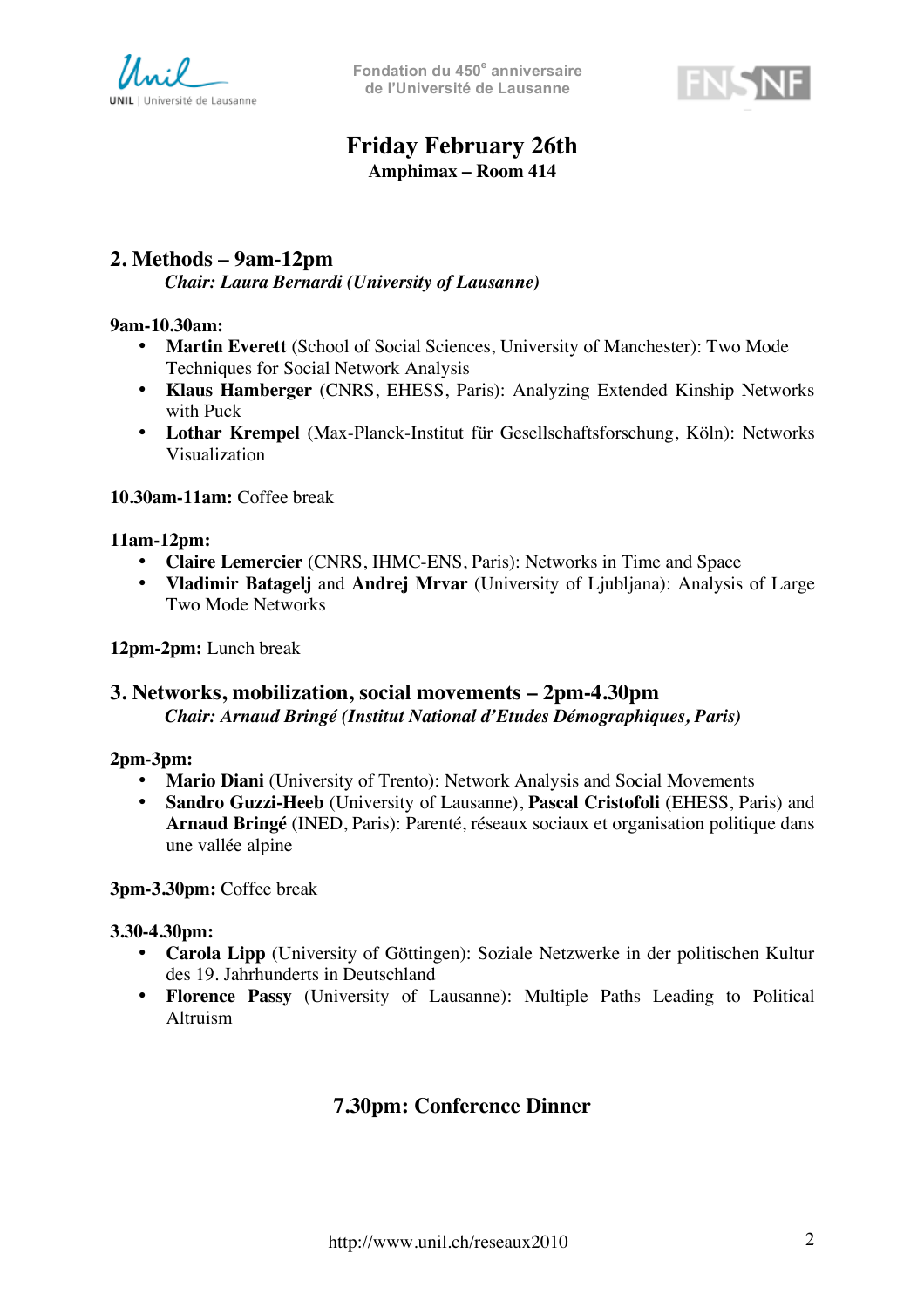

**Fondation du 450<sup>e</sup> anniversaire de l'Université de Lausanne**



# **Saturday February 27th Amphimax – Room 414**

## **4. Social networks and economic elites – 9am-11.30am** *Chair: Gerarda Westerhuis (University of Utrecht)*

#### **9am-10am:**

- **Mark Mizruchi** (University of Michigan): The Decline of the American Corporate Elite
- **Felix Bühlmann** (University of Lausanne, FORS), **Thomas David** (University of Lausanne), **André Mach** (University of Lausanne) and **Gerhard Schnyder** (King's College, London): How the Changing Elite Composition Explains the Decline of the Company Network

**10am-10.30am:** Coffee break

#### **10.30am-11.30am:**

- **Paul Windolf** (University of Trier): The German-Jewish Economic Elite (1900-1933)
- **Cyril Grange** (CNRS, Centre Roland Mousnier): Réseaux d'affaires et réseaux familiaux: le cas de la banque privée juive à Paris au XIXe siècle

**11.30am-1.30pm**: Lunch break

## **5. Cultural networks – 1.30pm-4.30pm**

*Chair: François Vallotton (University of Lausanne)*

#### **1.30pm-2.30pm:**

- **Martin Stuber** (University of Bern): Les réseaux savants de Haller et de la société économique de Berne
- **René Sigrist** (Observatoire de Paris) and **Eric D. Widmer** (University of Geneva): Collaborative Networks Among Botanists in the 18th Century Europe: the Master-Disciple Relation

## **2.30pm-3pm:** Coffee break

#### **3pm-4pm:**

- **Renate Pieper** (University of Graz): Network analysis of early modern transatlantic communication: a challenge
- **Frédéric Rebmann** (University of Lausanne): The Transformation of the Swiss Extra-Parliamentary Commissions Networks (1910-2000): Independent Expert Committees or Corporatist Bodies ?

## **4pm-4.30pm: Conclusion: Thomas David, IHES, University of Lausanne**